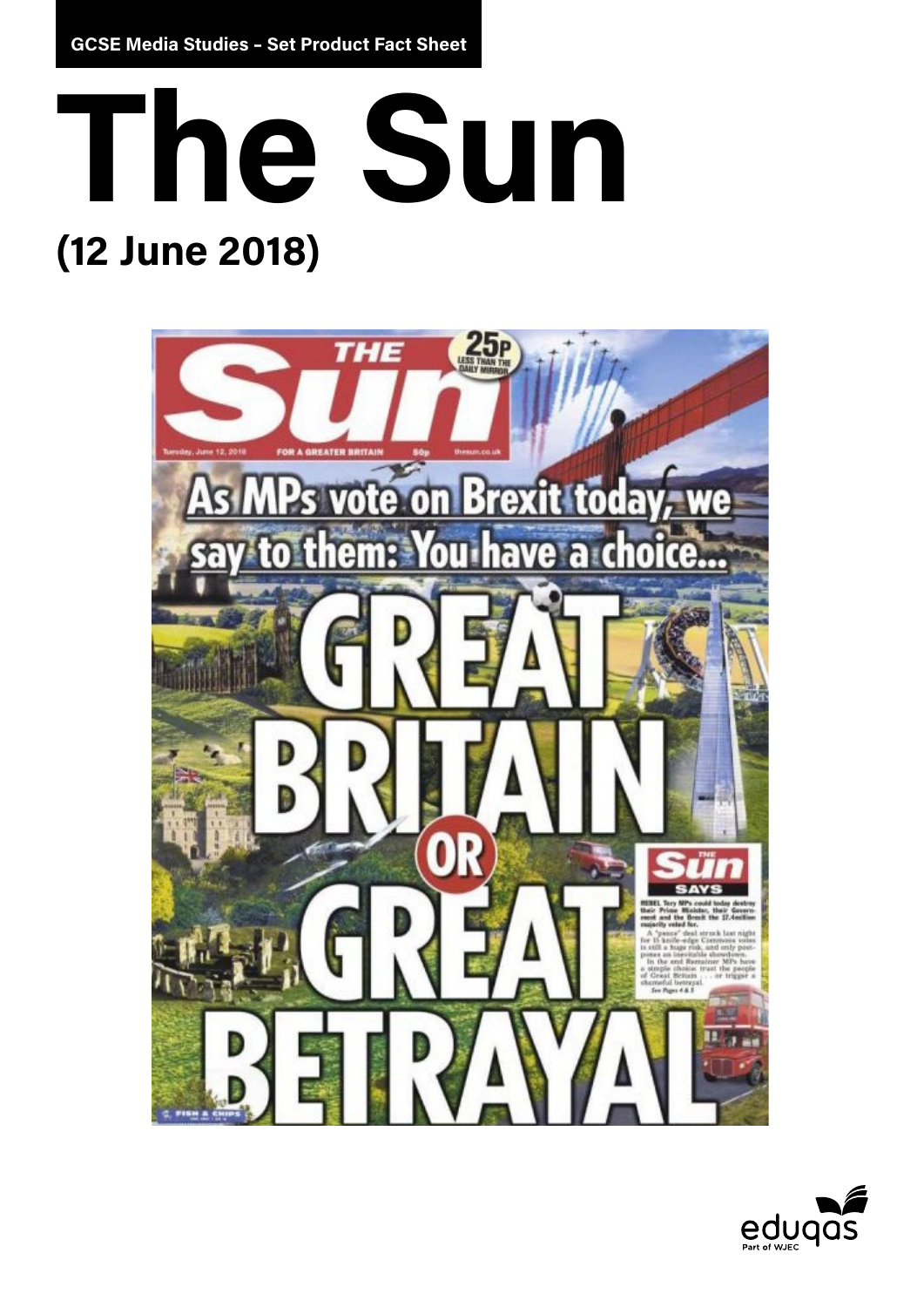# **The Sun (12 June 2018)**

## **Component 1: Exploring the Media**

**Focus areas: Media Language Representation Media Industries Audiences Media Contexts**

#### **BACKGROUND CONTEXT**

*The Sun* is a British tabloid daily newspaper owned by Rupert Murdoch's News Corp. It was originally published six days a week until News Corp. also started producing *The Sun on Sunday* in February 2012 to replace the *News of the World*. With an average daily circulation of roughly 1.6 million copies of their print edition in the UK and a daily readership of around 4.1 million ([http://www.](http://www.newsworks.org.uk/The-Sun) [newsworks.org.uk/The-Sun\)](http://www.newsworks.org.uk/The-Sun), *The Sun* has the largest circulation of any daily print newspaper in the United Kingdom. In addition, *The Sun on Sunday* is the UK's biggest selling Sunday newspaper. On 23rd June 2016, citizens of the UK voted to leave the European Union. This was nicknamed 'Brexit'. The vote was very close with 51.9% voting leave and 48.1% voting remain. This reflects the divisive nature of the referendum and the sometimes ugly nature of the campaigns where the Leave camp was accused of fuelling racism and xenophobia (fear of strangers), and the Remain camp was accused of 'betraying Britain' (nationalism). Almost two years later (on the date this edition of *The Sun* was published) different factions were still arguing. The Prime Minister, Theresa May was trying to put a bill through Parliament to approve her plan for Brexit, but many MPs (from both sides) were critical.

**PART 1: STARTING POINTS – Media language** Historical and Cultural Contexts: The Sun started life as a broadsheet in 1964, becoming a tabloid in 1969 after being purchased by its current owners. Sex was an important feature of the paper's marketing strategy and the first topless page 3 model appeared in November 1970. This soon became a regular feature of the paper and has been an area of contention for some people. The Sun has always been considered controversial in terms of its output, partly due to its over-reliance on sensational news and partly due to complete fabrication for the sake of a story ("Freddie Starr Ate My Hamster", 1986). It has also maintained an 'antielitist' agenda where it regularly exposes the sex or drug scandals of celebrities or authority figures. In the past five years there has been a surge in 'populist nationalism'. This is a political ideology that distrusts 'experts', statistics and mainstream politicians in favour of returning control to 'the common people' (populist). In many countries across the world, there has been a rise in nationalism; the belief that your country and customs are superior to all others. Positively, nationalism could be seen as pride in your country's culture, traditions and achievements. Negatively, the dismissal or fear of other cultures could be viewed as xenophobia or racism. The Sun is unashamedly right wing, and part of its brand is to support a nationalist ideology - especially in sporting events and stories about the royal family, but also extending into politics. These have been controversial: during the 1980s Falkland War they featured a photo of a sinking Argentine battleship with the headline 'Gotcha!'. They often employ outspoken columnists like Katie Hopkins whose descriptions of migrants as "cockroaches" were condemned by the UN Commission for Human Rights. During the Brexit campaign and aftermath, The Sun enthusiastically supported the leave party and published a number of exaggerated or plainly untrue stories that linked into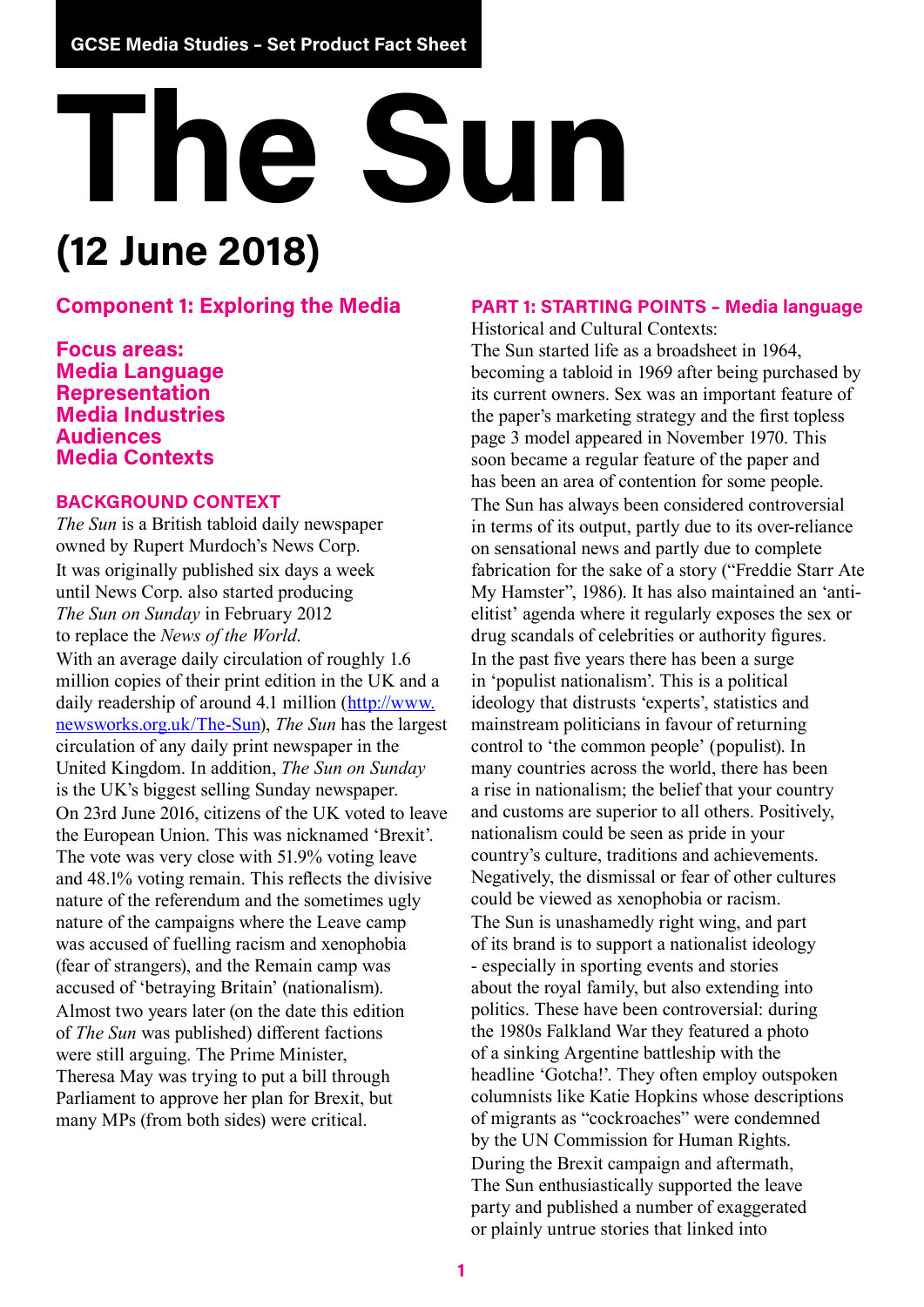nationalist beliefs: that migrants from the EU are stealing British jobs, overwhelming the welfare services, planning terrorist attacks etc. They even reported the Queen supported Brexit, a claim that Buckingham Palace denied.

### **Consider codes and conventions and how media language communicates meanings:**

- The **dominant image** is a **photo-montage** of **iconic** British landmarks or traditions. There are key historical sites like Stonehenge and the Shard; popular British brands like Minis and red buses and spitfires; and even the Houses of Parliament to show a respect for our political system. These are set on backdrops of rolling fields, forests and coastline. It creates the image of Britain as a 'green and pleasant land' (a common term from William Blake's poem 'Jerusalem', itself a song with a nationalist message). This is a very **positive representation** but also quite a stereotypical one.
- This montage is **anchored** by the **headline**, "Great Britain or Great Betrayal'. The headline's use of the emotive term 'betrayal' make it clear that the cultural icons featured on the cover are at risk from politicians.
- There is also a **strapline** that reads "For A Greater Britain' that suggests *The Sun* has a clearer idea than MPs what is good for the country.
- The start of the headline addresses MPs directly, and has a threatening tone. The huge letters for the 'choice' is phrased more like an **ultimatum**. This reduces what is obviously an extremely complex piece of legislation to something very simple and emotive. 'Cutting through bureaucracy' is something right wing populists favour, and this kind of 'straight talking' is what *The Sun* is renowned for.
- The **opening to the article** can be seen on the left third of the cover beginning, "The Sun says…" suggesting the newspaper has real influence when it comes to the decisions MPs make.
- The **masthead** is in block, capitalised text and uses the colours red and white. Other newspapers in the UK also use this design (such as *The Mirror, The Daily Star* and the *Daily Sport*) and these are termed "red tops" as they specialise in tabloid journalism – journalism that often relies on sensationalism, celebrities and gossip. Tabloids are also renowned for simplifying complex political issues.

• The masthead also has a puff box to show the price and how much cheaper it is than The Mirror who are The Sun's main competitor.

#### **Possible areas for further investigation are:**

- **• Code and conventions of newspaper covers**: layout, use of cover photographs/ images, house style, mastheads.
- **• Emotive vs Formal language** to engage different audience responses.
- Roland Barthes **enigma codes** headlines used to tease people to want to read certain stories

### **PART 2: STARTING POINTS – Representation**

#### **Historical and Political Contexts:**

In its early years, *The Sun* nominally supported the Labour party but has moved back and forth between Labour and the Conservatives, depending on party leadership. The paper has always been very vocal in telling its readers how they should vote ("Why it must be Labour" 1970; "Vote Tory this time" 1979; "Do you really want this old fool to run Britain?" 1983). Today, *The Sun* is described as having **political allegiance** to the **Conservative party** and does not support the EU, so it is not surprising they are backing offering a **pro-Brexit** viewpoint that links to nationalist values. The paper does have an **ambivalent** representation of politicians. They often flatter and endorse specific MPs and policies, but also regularly feature articles that expose government policies they consider too left wing (especially concerning immigration or multiculturalism). This links to the populist belief that politics is run by an 'elite' who have 'lost touch with the people'.

#### **Consider the representation of immigration as an issue:**

- The cover is a montage of different British cultural traditions that we should be proud about (including fish'n'chips and the Loch Ness monster!) These are also quite **stereotypical** elements of British identity, what foreign tourists may expect from a visit to the UK. *The Sun* isn't just reinforcing these stereotypes; it is saying that if we don't celebrate and protect them then we will be 'betraying' Britain. The only way to 'protect' British identity is for MPs to vote in favour of the Brexit bill.
- The landmarks and traditions are closely associated with England and particularly the South of England where there was strong support for Brexit. There is only one Northern landmark